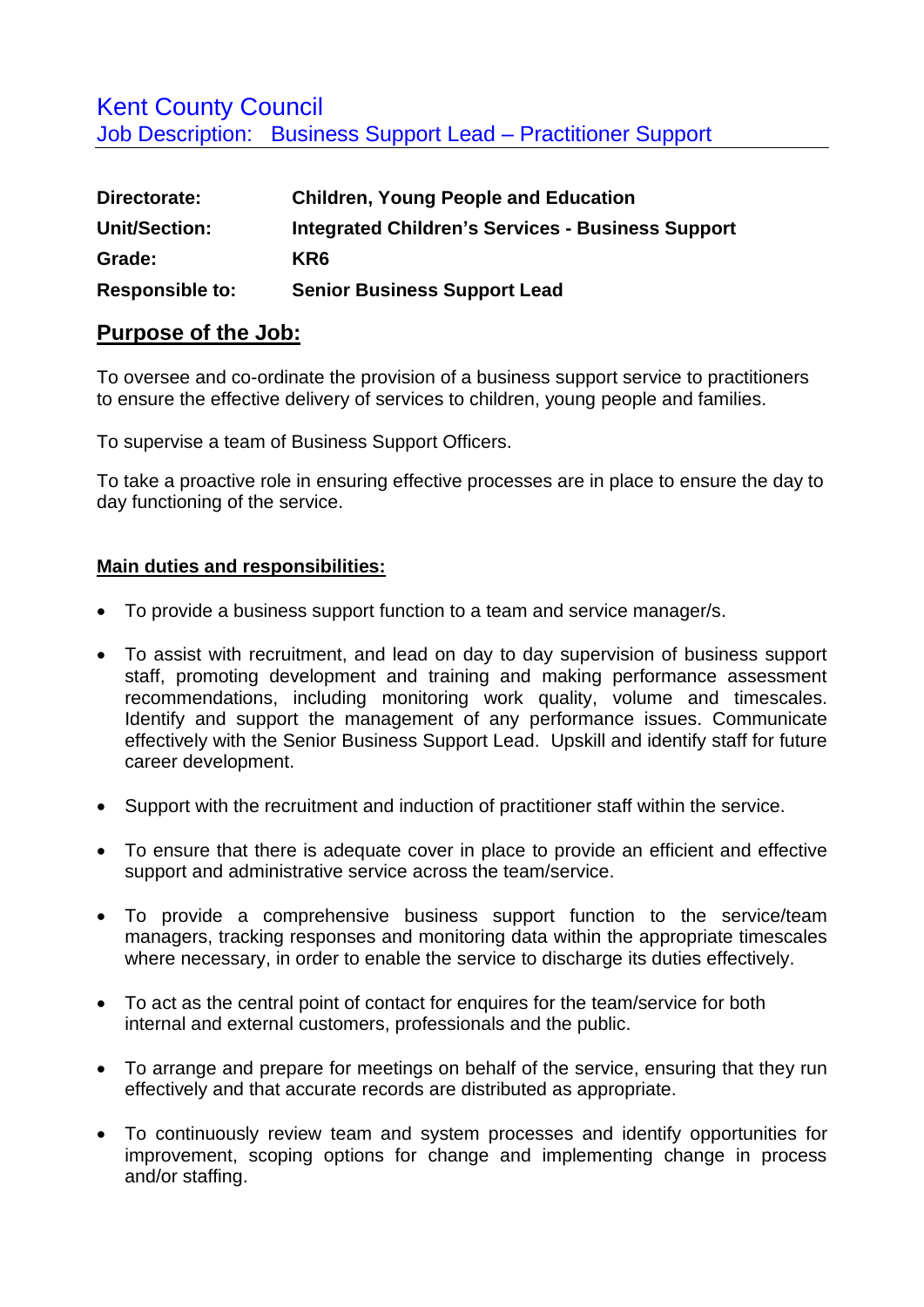- To monitor performance relating to the Business Support Team using a range of electronic information, for example in relation to timescales and data quality, etc.
- To assist the service in managing performance and accuracy of data. To coordinate with ICT and the Management Information Unit on local issues, including the provision of equipment for staff. To implement and ensure the maintenance of systems to support a consistent approach throughout Integrated Children's Services in line with agreed procedures.
- To oversee the administration of financial systems relating to expenditure and income, e.g., i-procurement management for processing orders and invoices, monitoring expenditure, purchase card transactions, managing Imprest accounts and processing changes, in accordance with financial regulations and directorate procedures.
- To participate and engage with service and county-wide Business Support meetings and events.

Footnote: This job description is provided to assist the job holder to know what the main duties are. It may be amended from time to time without change to the level of responsibility appropriate to the grade of post.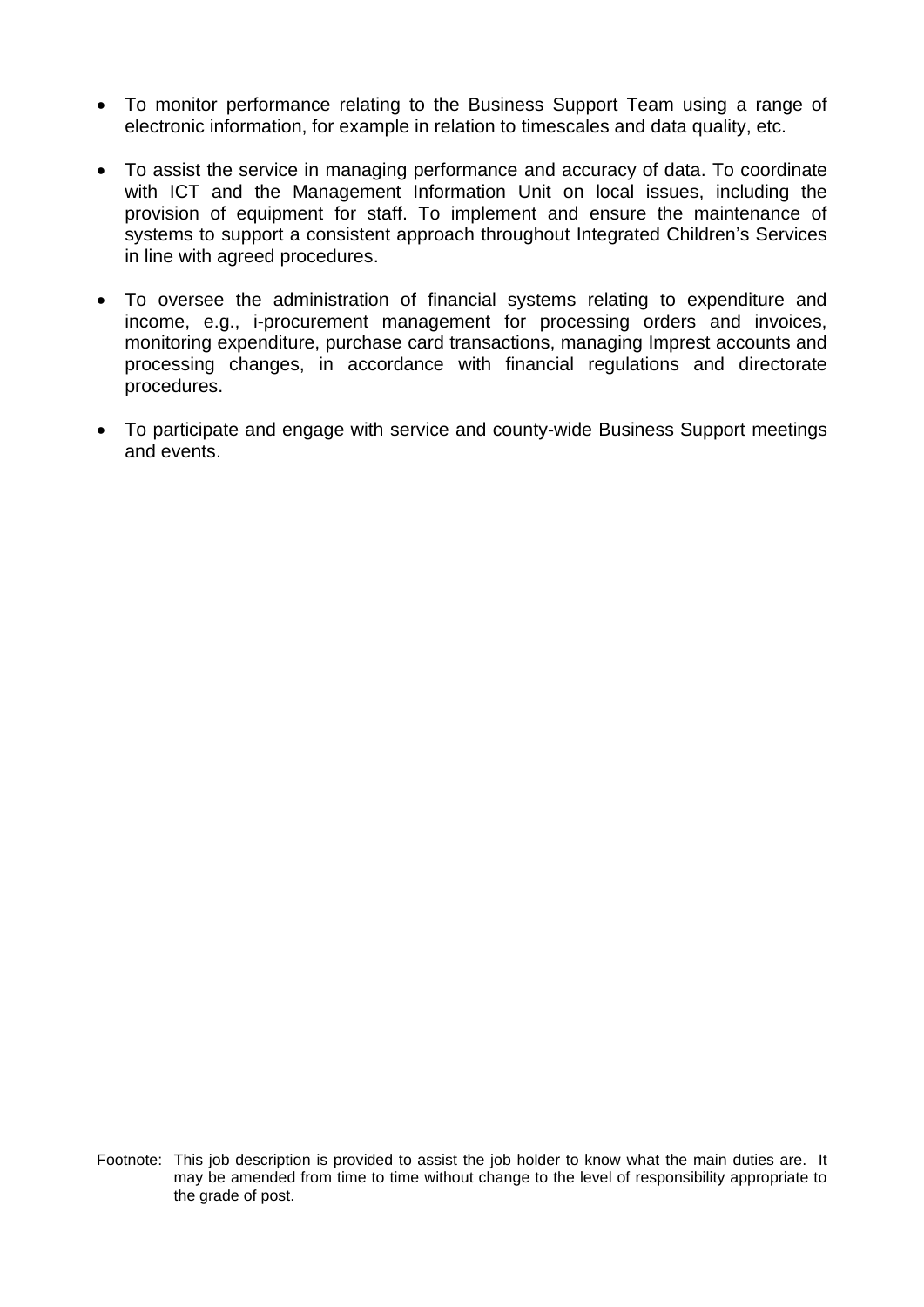## **Kent County Council** Person Specification: Business Support Lead – Practitioner Support

The following outlines the criteria for this post. Applicants who have a disability and who meet the criteria will be shortlisted. Applicants should describe in their application how they meet these criteria.

|                                           | <b>CRITERIA</b>                                                                                                                                                                                                                                                                                                                                                                                                                                                                                                                                                                                                                                                                                                                                                                                                                                                                                                     |
|-------------------------------------------|---------------------------------------------------------------------------------------------------------------------------------------------------------------------------------------------------------------------------------------------------------------------------------------------------------------------------------------------------------------------------------------------------------------------------------------------------------------------------------------------------------------------------------------------------------------------------------------------------------------------------------------------------------------------------------------------------------------------------------------------------------------------------------------------------------------------------------------------------------------------------------------------------------------------|
| <b>QUALIFICATIONS</b>                     | Level 3 qualification in Administration or equivalent                                                                                                                                                                                                                                                                                                                                                                                                                                                                                                                                                                                                                                                                                                                                                                                                                                                               |
| <b>SKILLS AND</b><br><b>ABILITIES</b>     | Excellent interpersonal skills when dealing with all levels<br>of staff, and the ability to balance constantly changing<br>priorities and deadlines<br>Literacy, numeracy, and computer skills with ability to<br>$\bullet$<br>produce a range of documents and reports Using a<br>range of software packages<br>Organisational skills and the ability to arrange meetings<br>and appointments. Ability to take accurate notes and<br>minutes of meetings and take a proactive approach in<br>tracking action points<br>Ability to maintain effective administrative and financial<br>$\bullet$<br>systems and processes. Skills to identify and investigate<br>complex queries<br>Ability to supervise and motivate a team of support staff.<br>$\bullet$<br>Ability to travel to and from service delivery points,<br>meetings and training when required.<br>Ability to work occasional evenings and/or weekends |
| <b>KNOWLEDGE AND</b><br><b>EXPERIENCE</b> | Understanding of IT applications and a working<br>$\bullet$<br>knowledge of Microsoft Office (Outlook, Word and Excel)<br>Knowledge and experience of administrative and<br>$\bullet$<br>financial processes, including reconciliation.<br>Understanding of Integrated Children's Services,<br>$\bullet$<br>Understanding of Corporate and Directorate policies and<br>$\bullet$<br>procedures including Safeguarding, Data Protection,<br>Health and Safety, Equalities and Diversity                                                                                                                                                                                                                                                                                                                                                                                                                              |
| <b>KENT VALUES AND</b><br><b>CULTURE</b>  | We are brave. We do the right thing, we accept and offer<br>$\bullet$<br>challenge<br>We are curious to innovate and improve<br>We are compassionate, understanding and respectful to<br>all<br>We are strong together by sharing knowledge<br>We are all responsible for the difference we make<br>Compassionate & inclusive<br>Working together – building and delivering for the best<br>$\bullet$<br>interests of KCC<br>Externally focused - residents, families and communities<br>at the heart of decision making<br>Flexible/agile - willing to take (calculated) risks                                                                                                                                                                                                                                                                                                                                     |